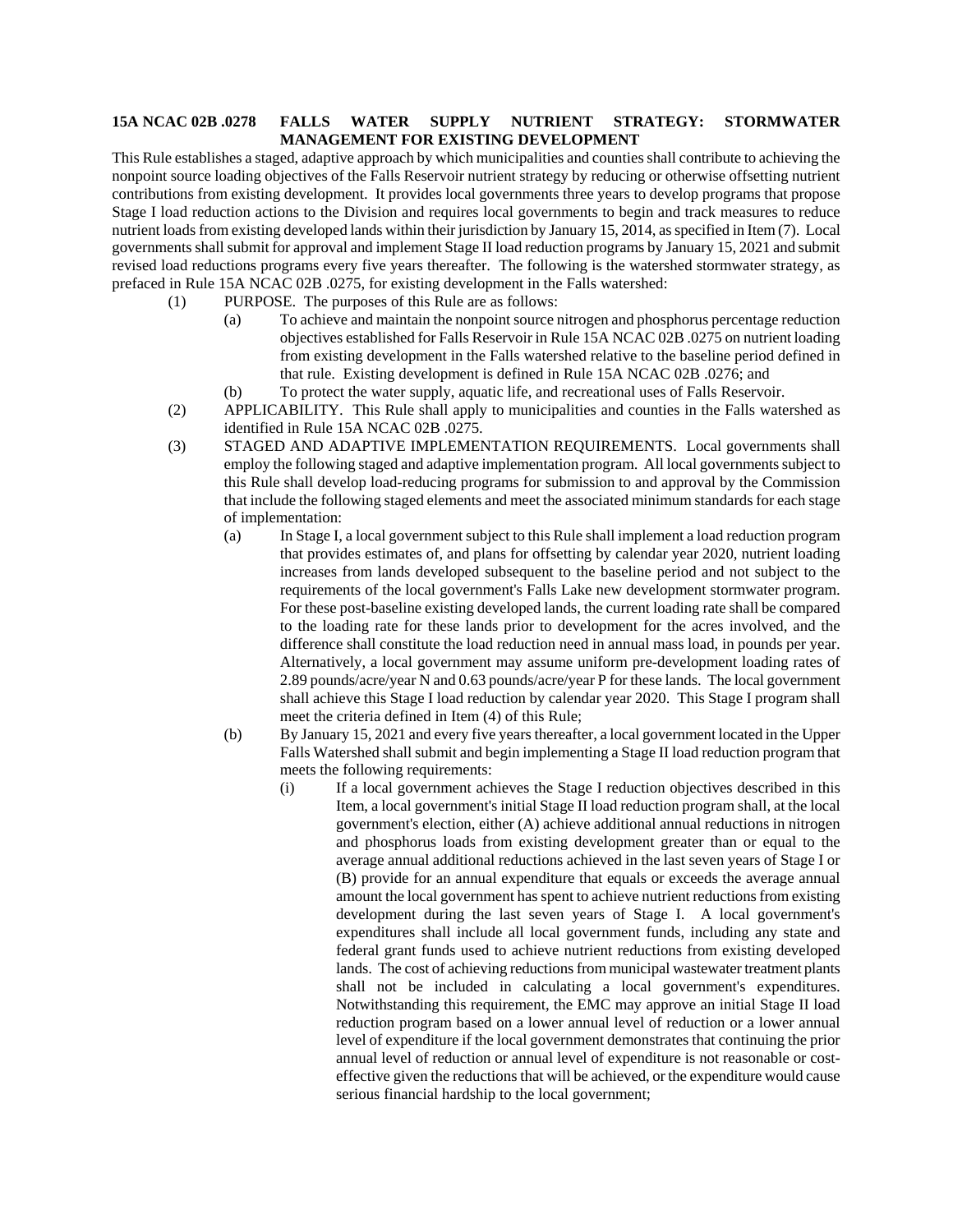- (ii) If Stage I reduction objectives are not achieved, a local government's initial Stage II load reduction program shall, at the local government's election, either (A) achieve additional annual reductions in nitrogen and phosphorus loads from existing development greater than or equal to the average annual additional reductions achieved in the highest three years of implementation of Stage I or (B) provide for an annual expenditure that equals or exceeds the average annual amount the local government has spent to achieve nutrient reductions from existing development during the highest three years of implementation of Stage I. Annual expenditures shall be calculated in accordance with Sub-Item (3)(b)(i) of this Item;
- (iii) Subsequent five year programs shall be designed to achieve the Stage II percent load reduction goals from existing developed lands in a local government's jurisdiction, shall include timeframes for achieving these goals and shall meet the requirements of Item (4) of this Rule;

(4) ELEMENTS OF LOAD REDUCTION PROGRAMS. A local government's Stage I and Stage II load reduction program shall address the following elements:

- (a) Jurisdictions in the Eno River and Little River subwatersheds shall, as a part of their Stage I load reduction programs, begin and continuously implement a program to reduce loading from discharging sand filters and malfunctioning septic systems discharging into waters of the State within those jurisdictions and subwatersheds;
- (b) Jurisdictions within any Falls subwatershed in which chlorophyll a levels have exceeded 40 micrograms/liter in more than seventy-five percent of the monitoring events in any calendar year shall, as part of their Stage I load reduction programs, begin and continuously implement a program to reduce nutrient loading into the waters of the State within those jurisdictions and that subwatersheds;
- (c) The total amount of nutrient loading reductions in Stage I is not increased for local jurisdictions by the requirements to add specific program components to address loading from malfunctioning septic systems and discharging sand filters or high nutrient loading levels pursuant to Sub-Items (4)(a) and (b) of this Item;
- (d) In preparation for implementation of their Stage I and Stage II load reduction programs, local governments shall develop inventories and characterize load reduction potential to the extent that accounting methods allow of the following by January 2013:
	- (i) Wastewater collection systems;
	- (ii) Discharging sand filter systems, including availability of or potential for central sewer connection;
	- (iii) Properly functioning and malfunctioning septic systems;
	- (iv) Restoration opportunities in utility corridors;
	- (v) Fertilizer management plans for local government-owned lands;
	- (vi) Structural stormwater practices, including intended purpose, condition, potential for greater nutrient control; and
	- (vii) Wetlands and riparian buffers including potential for restoration opportunities;
- (e) A local government's load reduction need shall be based on the developed lands that fall within its general police powers and within the Falls watershed;
- (f) The load reduction need shall not include lands under state or federal control, and a county shall not include lands within its jurisdictional boundaries that are under municipal police powers;
- (g) Nitrogen and phosphorus loading from existing development, including loading from onsite wastewater treatment systems to the extent that accounting methods allow, shall be calculated by applying the accounting tool described in Sub-Item  $(7)(a)$  and shall quantify baseline loads of nitrogen and phosphorus to surface waters in the local government's jurisdiction as well as loading changes post-baseline. It shall also calculate target nitrogen and phosphorus loads and corresponding load reduction needs;
- (h) The Commission shall recognize reduction credit for early implementation of policies and practices implemented after January 1, 2007 and before timeframes required by this Rule, to reduce runoff and discharge of nitrogen and phosphorus per Session Law 2009-486. The load reduction program shall identify specific load-reducing practices implemented to date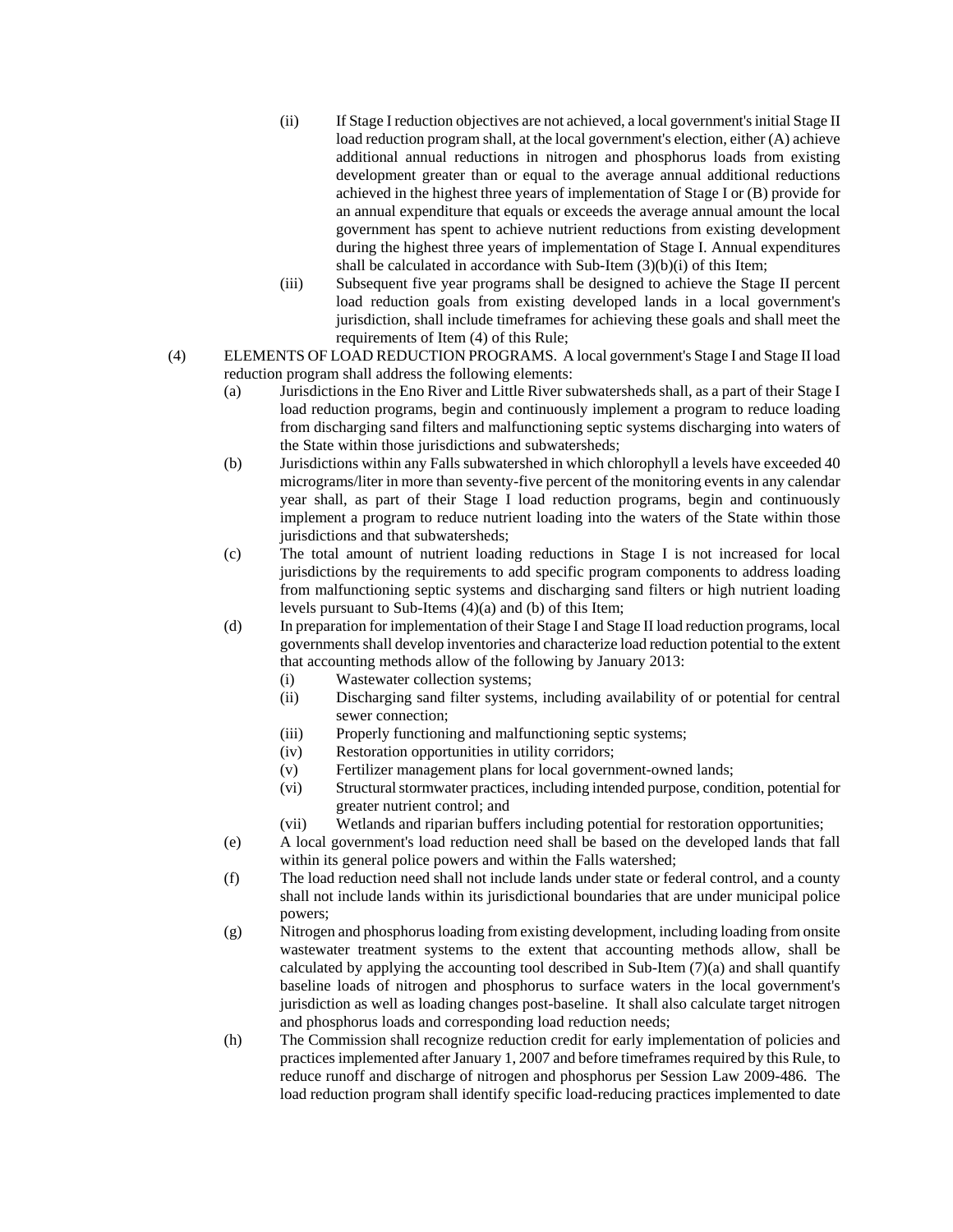subsequent to the baseline period and for which the local government is seeking credit. It shall estimate load reductions for these practices and their anticipated duration using methods provided for in Sub-Item (5)(a);

- (i) The program shall include a proposed implementation schedule that includes annual implementation expectations. The load reduction program shall identify the types of activities the local government intends to implement and types of existing development affected, a prioritization of practices, magnitude of reductions it expects to achieve from each, and the costs and efficiencies of each activity to the extent information is available. The program shall identify the duration of anticipated loading reductions, and may seek activities that provide long-term reductions;
- (j) The load reduction program shall identify anticipated funding mechanisms or sources and discuss steps take or planned to secure such funding;
- (k) The program shall address the extent of load reduction opportunities intended from the following types of lands:
	- (i) Lands owned or otherwise controlled by the local government;
	- (ii) Each land use type of privately owned existing development including projected redevelopment, on which the local government's load reduction need is based as described in this Item; and
	- (iii) Lands other than those on which the local government's load reduction need is based as described in this Item, including lands both within and outside its jurisdiction and including the use of interlocal agreements and private third party sellers;
- (l) The program shall address the extent of load reduction proposed from the following stormwater and ecosystem restoration activities:
	- (i) Bioretention;
	- (ii) Constructed wetland;
	- (iii) Sand filter;
	- (iv) Filter strip;
	- (v) Grassed swale;
	- (vi) Infiltration device;
	- (vii) Extended dry detention;
	- (viii) Rainwater harvesting system;
	- (ix) Treatment of redevelopment;
	- (x) Overtreatment of new development;
	- (xi) Removal of impervious surface;
	- (xii) Retrofitting treatment into existing stormwater ponds;
	- (xiii) Off-line regional treatment systems;
	- (xiv) Wetland or riparian buffer restoration; and
	- (xv) Reforestation with conservation easement or other protective covenant;
- (m) The program shall evaluate the load reduction potential from the following wastewater activities:
	- (i) Creation of surplus relative to an allocation established in Rule 15A NCAC 02B .0279;
	- (ii) Expansion of surplus allocation through regionalization;
	- (iii) Connection of discharging sand filters and malfunctioning septic systems to central sewer or replacement with permitted non-discharge alternatives;
	- (iv) Removal of illegal discharges; and
	- (v) Improvement of wastewater collection systems;
- (n) A local government may propose in its load reduction program the use of the following measures in addition to items listed in (l) and (m), or may propose other measures for which it can provide accounting methods acceptable to the Division:
	- (i) Redirecting runoff away from impervious surfaces;
	- (ii) Soil amendments;
	- (iii) Stream restoration;
	- (iv) Improved street sweeping; and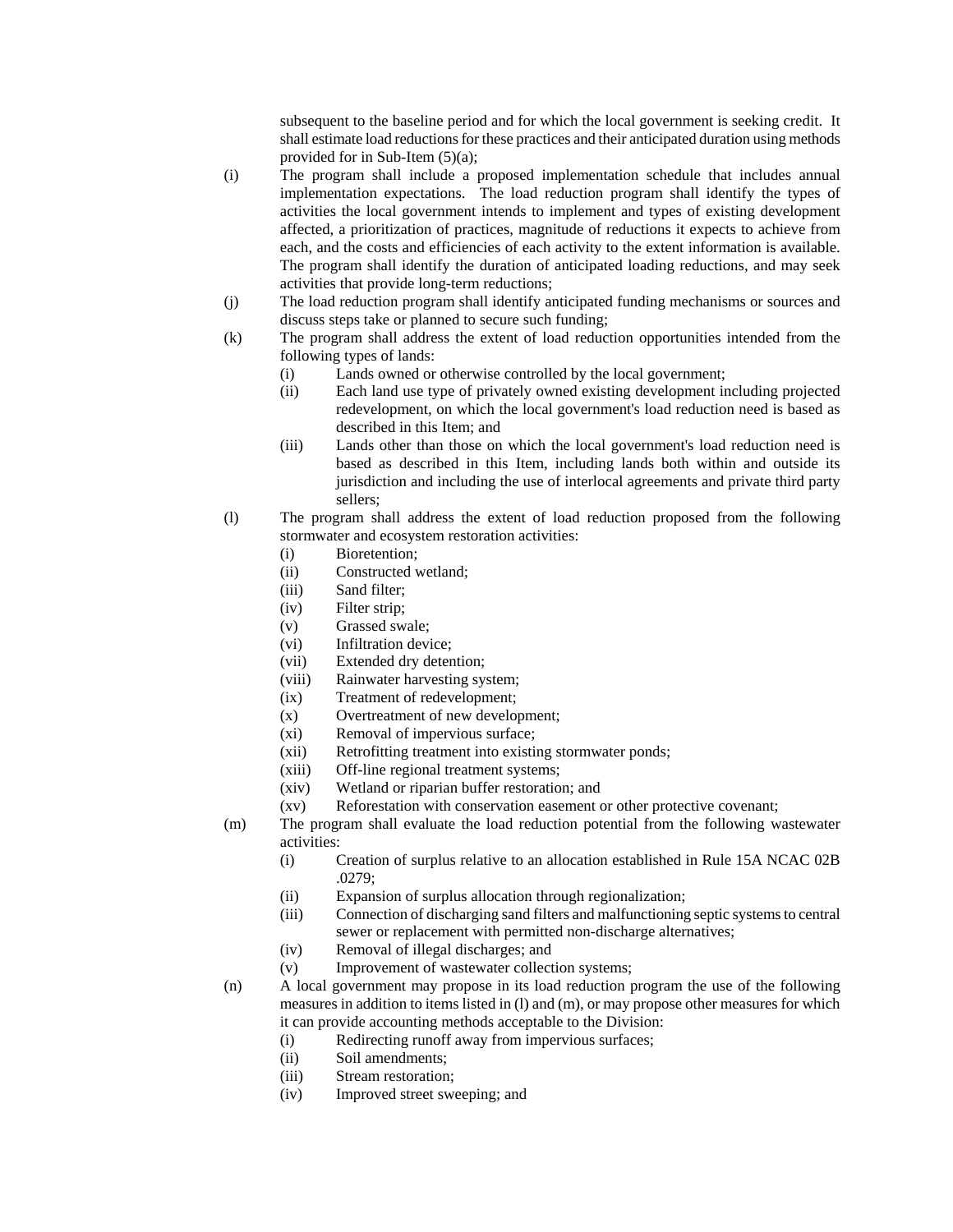- (v) Source control, such as pet waste and fertilizer ordinances;
- (o) The program shall include evaluation of load reduction potential relative to the following factors:
	- (i) Extent of physical opportunities for installation;
	- (ii) Landowner acceptance;
	- (iii) Incentive and education options for improving landowner acceptance;
	- (iv) Existing and potential funding sources and magnitudes;
	- (v) Practice cost-effectiveness (e.g., cost per pound of nutrient removed);
	- (vi) Increase in per capita cost of a local government's stormwater management program to implement the program;
	- (vii) Implementation rate without the use of eminent domain; and
	- (viii) Need for and projected role of eminent domain;
- (5) The Commission shall approve a Stage I load reduction program if it is consistent with Items (3) and (4) of this Rule. The Commission shall Approve a Stage II load reduction program if it is consistent with Items (3) and (4) of this Rule unless the Commission finds that the local governments can, through the implementation of reasonable and cost-effective measures not included in the proposed program, meet the Stage II nutrient load reductions required by this Rule by a date earlier than that proposed by the local government. If the Commission finds that there are additional or alternative reasonable and cost-effective measures, the Commission may require the local government to modify its proposed program to include such measures to achieve the required reductions by the earlier date. If the Commission requires such modifications, the local government shall submit a modified program within two months. The Division shall recommend that the Commission approve or disapprove the modified program within three months after receiving the modified program. In determining whether additional or alternative load reduction measures are reasonable and cost effective, the Commission shall consider factors identified in Sub-Item (4)(o) of this Rule. The Commission shall not require additional or alternative measures that would require a local government to:
	- (a) Install or require installation of a new stormwater collection system in an area of existing development unless the area is being redeveloped;
	- (b) Acquire developed private property; or
	- (c) Reduce or require the reduction of impervious surfaces within an area of existing development unless the area is being redeveloped.
- (6) A municipality shall have the option of working with the county or counties in which it falls, or with another municipality or municipalities within the same subwatershed, to jointly meet the loading targets from all lands within their combined jurisdictions within a subwatershed. A local government may utilize private or third party sellers. All reductions involving trading with other parties shall meet the requirements of Rule 15A NCAC 02B .0282.
- (7) RULE IMPLEMENTATION. This Rule shall be implemented as follows:
	- (a) By July 2013, the Division shall submit a Stage I model local program to the Commission for approval that embodies the criteria described in Items (3)(a) and (4) of this Rule. The Division shall work in cooperation with subject local governments and other watershed interests in developing this model program, which shall include the following:
		- (i) Model local ordinances as applicable;
		- (ii) Methods to quantify load reduction requirements and resulting load reduction assignments for individual local governments;
		- (iii) Methods to account for discharging sand filters, malfunctioning septic systems, and leaking collection systems; and
		- (iv) Methods to account for load reduction credits from various activities;
	- (b) Within six months after the Commission's approval of the Stage I model local program, subject local governments shall submit load reduction programs that meet or exceed the requirements of Items (3) and (4) of this Rule to the Division for review and preliminary approval and shall begin implementation and tracking of measures to reduce nutrient loads from existing developed lands within their jurisdictions;
	- (c) Within 20 months of the Commission's approval of the Stage I model local program, the Division shall provide recommendations to the Commission on existing development load reduction programs. The Commission shall either approve the programs or require changes